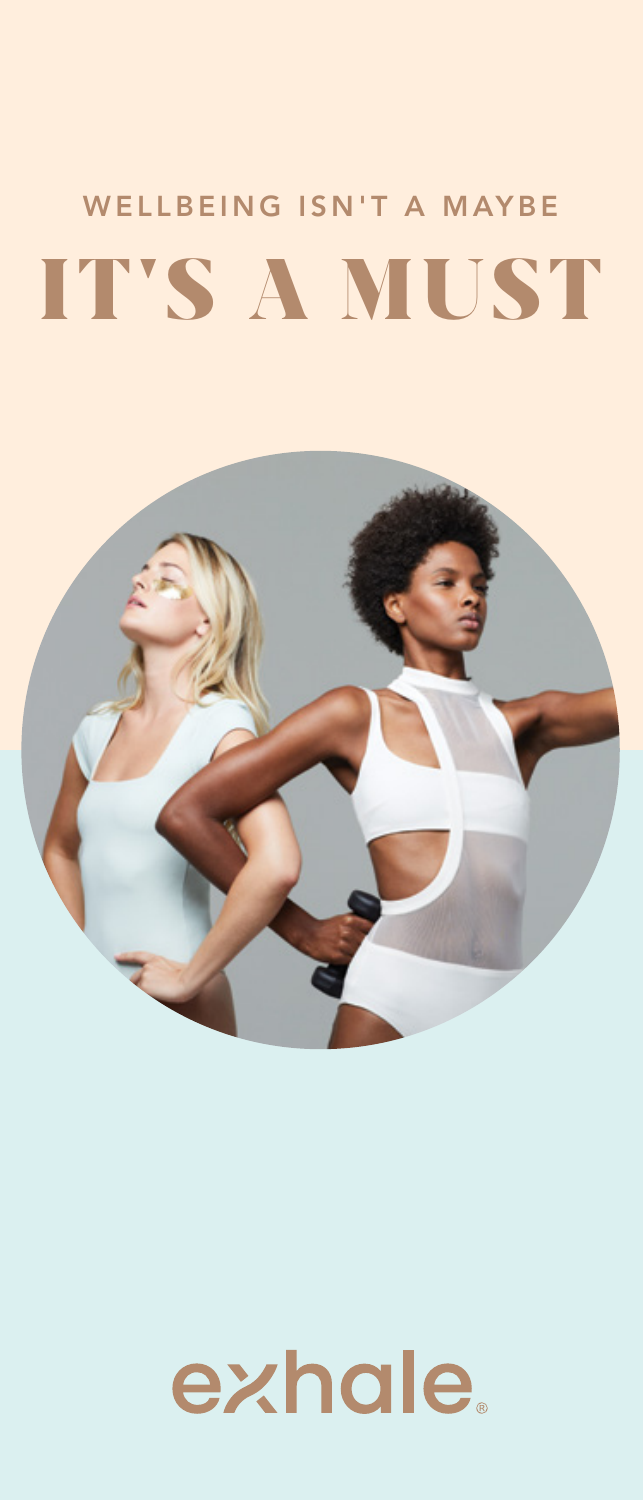# WHAT'S INSIDE?

|               | 1-2 Brand Story               |
|---------------|-------------------------------|
| $3 - 10$      | Spa Therapies                 |
| $3-5$ Facials |                               |
| $5-6$         | Massage                       |
|               | $7 - 8$ Acupuncture + Healing |
| 8             | <b>Body Scrubs</b>            |
| $9 - 10$      | Nails                         |
|               | 10 Waxing                     |
| $11 - 14$     | <b>Fitness Classes</b>        |
| 11            | <b>Barre</b>                  |
| $12 - 13$     | Cardio                        |
| $13$ Yoga     |                               |
| 14            | <b>Private Training</b>       |
| 14            | <b>Wellbeing Programs</b>     |
| 15            | <b>Exhale Policies</b>        |

Service offerings vary by location. Please see the price menu for an *accurate listing of your local Exhale's menu of services.*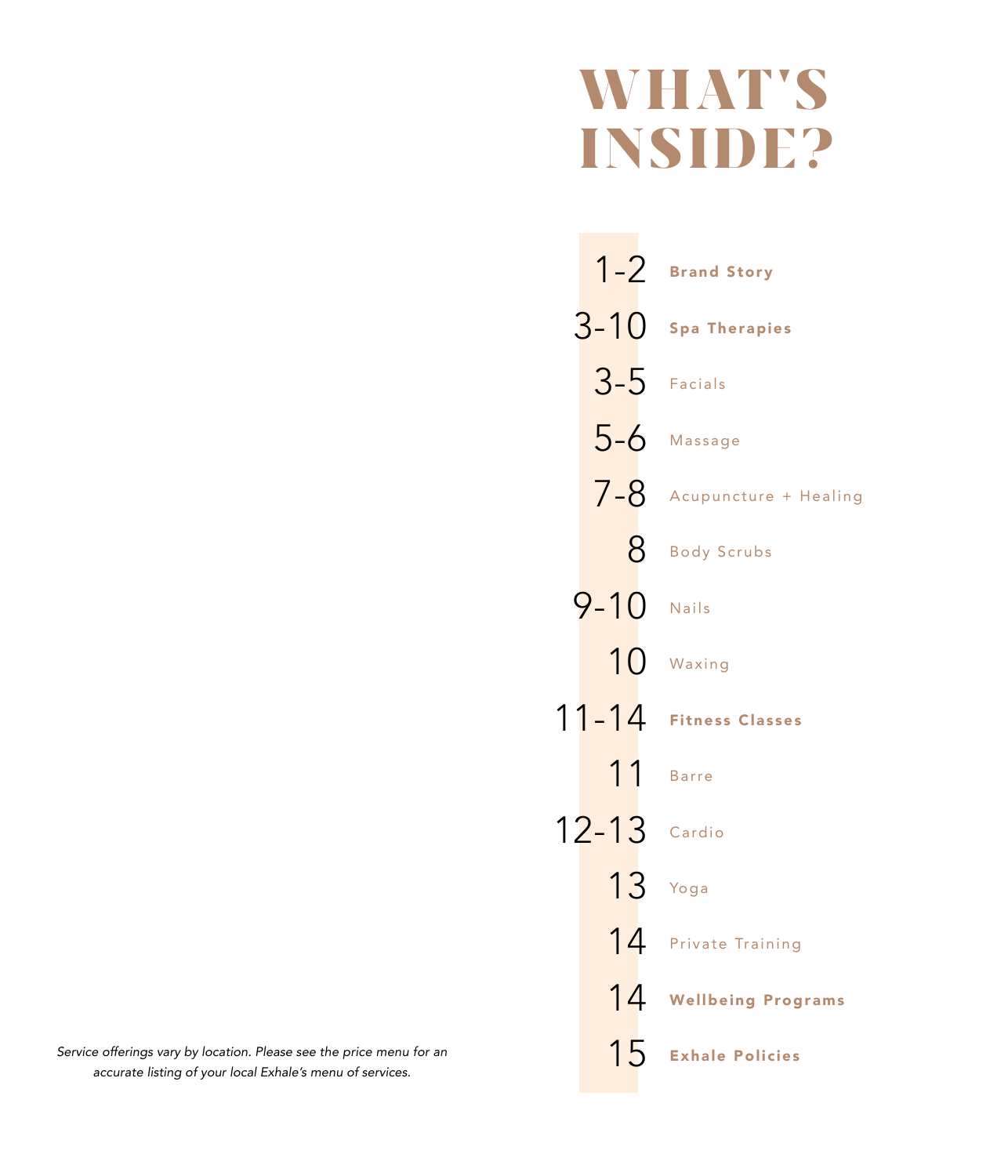

## Your wellbeing is everything.

It deserves the top spot on your daily priority list — because when all is well within you, you can take on anything life throws at you.

That said, how do you put yourself first?

#### You make one simple choice: Exhale.

A unique blend of fitness and spa, Exhale is the total wellbeing experience you can escape to any time to center your body and mind.

Whether you need to slip into an hour of calm or challenge yourself in a full-body sweat session, Exhale offers the perfect menu to get you recentered, rejuvenated, and reconnected with your best you. Under the guidance of our expert team of teachers and spa therapists, you'll find exactly what you need to elevate your sense of wellbeing.

Yes, you have a million and one to-dos. 237 unread emails. And an actual laundry list for your laundry.

## But first, Exhale.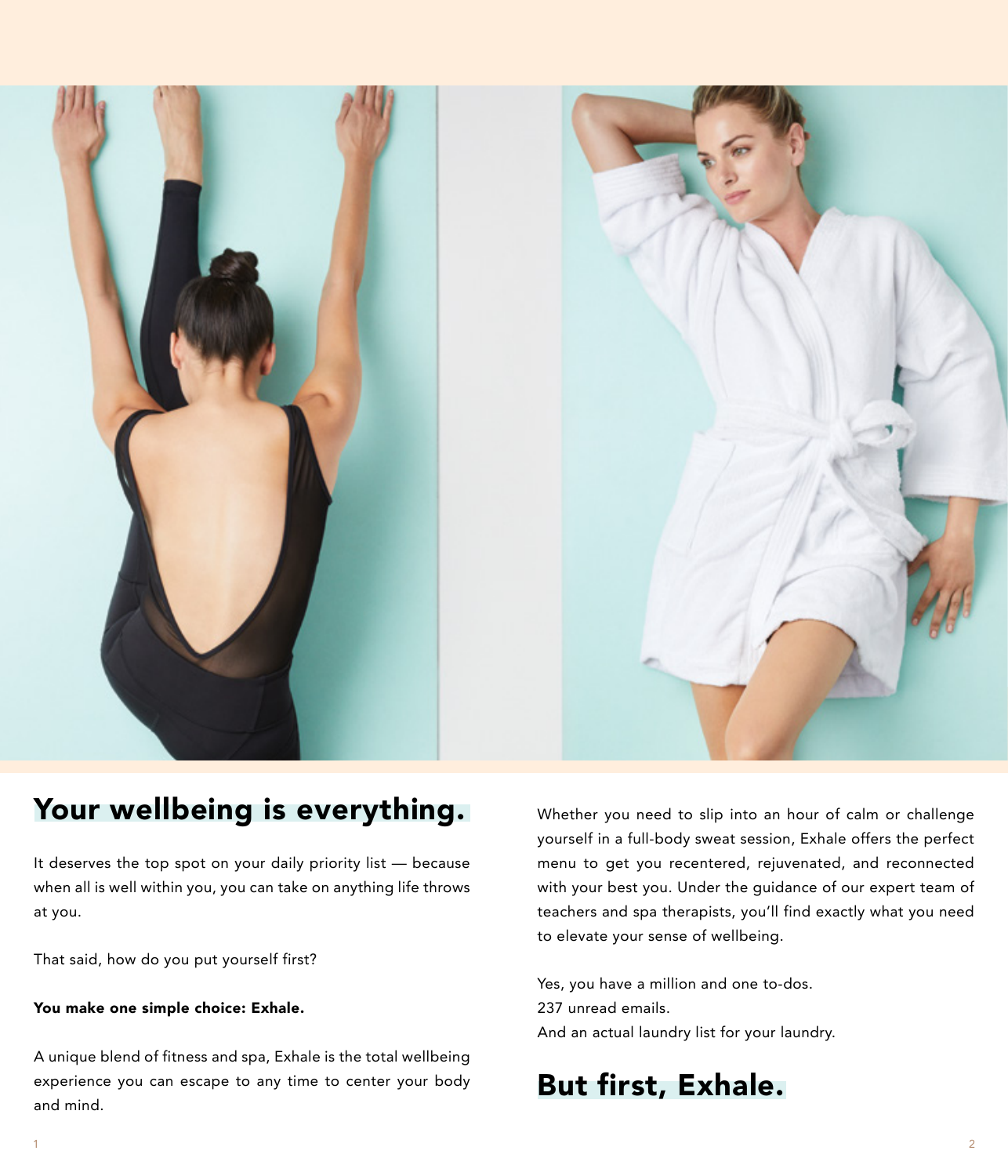## SPA Your wellbeing deserves the top spot

Grooming Tailored especially for the active urban man. Ultrasonic cleansing targets ingrown hairs and clogged pores, leaving the face refined and smooth, while skin soothers calm irritation and redness. Relaxation is guaranteed with face, neck, and shoulder massage.

Back Don't let your face have all the fun! The back facial provides



#### FACIALS Get that glow and leave more radiant than ever.

Power Perfectly customizable for powerful results. This facial therapy adapts to fit your every concern — from acne to aging to sun damage — while you experience complete tranquility. It begins with a specially selected exfoliating mask to prepare your skin for extraction and detoxification, and concludes with either our Cool Beam or Ultrasonic therapies based on your desired result. Skin is invigorated, hydrated, and smooth.

True Tried and true! A thorough cleansing and application of a custom enzyme exfoliation perfectly preps the skin for complexion detox. Careful extractions follow — made as painless as possible by our skilled estheticians — and then a soothing mask, selected specifically for your skin type is applied. Your face will feel refreshed and restored, and you'll feel ready to face the day. It's "truly" amazing!

Magic Do you believe in magic? During this all-in-one facial our expert estheticians will focus on eye, lip, neck and décolleté concerns. Highenergy sound waves ease skin congestion while delicately pushing super-antioxidants deep into the skin. This therapy superbly achieves visible age-defying results…it's magic you can see!

#### CUSTOMIZED FACIALS (with technology)

Cool Beam Enjoy an incredibly relaxing facial therapy as you repair years of skin damage, pain-free. In each Cool Beam session, a healing light is applied to the face, with particular focus on fine lines, sun spots, breakouts, and irritation. The antibacterial light sparks the production of collagen, softening fine lines as it gently reduces inflammation, diminishes acne, and hydrates. Suitable for any age and every skin type!

Ultrasonic The perfect combo of cleansing and correcting. The ultimate deep-pore cleansing with non-invasive ultrasonic waves make this therapy ideal for even the most sensitive skin types. Dull cells and excess oils are removed, paving the way for clearer and smoother skin. Healing nutrients go deep into the tissue to stimulate skin repair beneficial for both discoloration and scarring.

Lift It's time to defy gravity. This uplifting therapy utilizes gentle micro current waves to tone facial muscles, stimulate protein production, and build collagen. Muscle memory is restored, natural contours return, and under-eye puffiness is diminished. Maintain a radiant glow with a series of six monthly facials, or prep for a big event with a single intensive Lift!

a complete cleansing for those hard-toreach spots, combining extractions with brightening exfoliation to leave skin smooth, soft, and more even-toned. Highly recommended for the treatment of acne.

Back + Face A multi-tasking facial! This therapy begins with an effective exfoliating cleanser on your back to remove dead skin cells, followed by gentle extractions and a soothing massage. Then, our highly skilled estheticians will help you face the day with a deeply cleansing and hydrating facial — utilizing herbal antioxidants and natural nutrients.

Lash Lift Redefine the way you enhance your lashes. This rejuvenating treatment uses a gentle, keratin-based system that molds your lashes into a curled or lifted style, giving you lasting curl and definition for up to 8 weeks. Bonus: Less time spent on your morning routine so you can be up and at 'em — just like your lashes!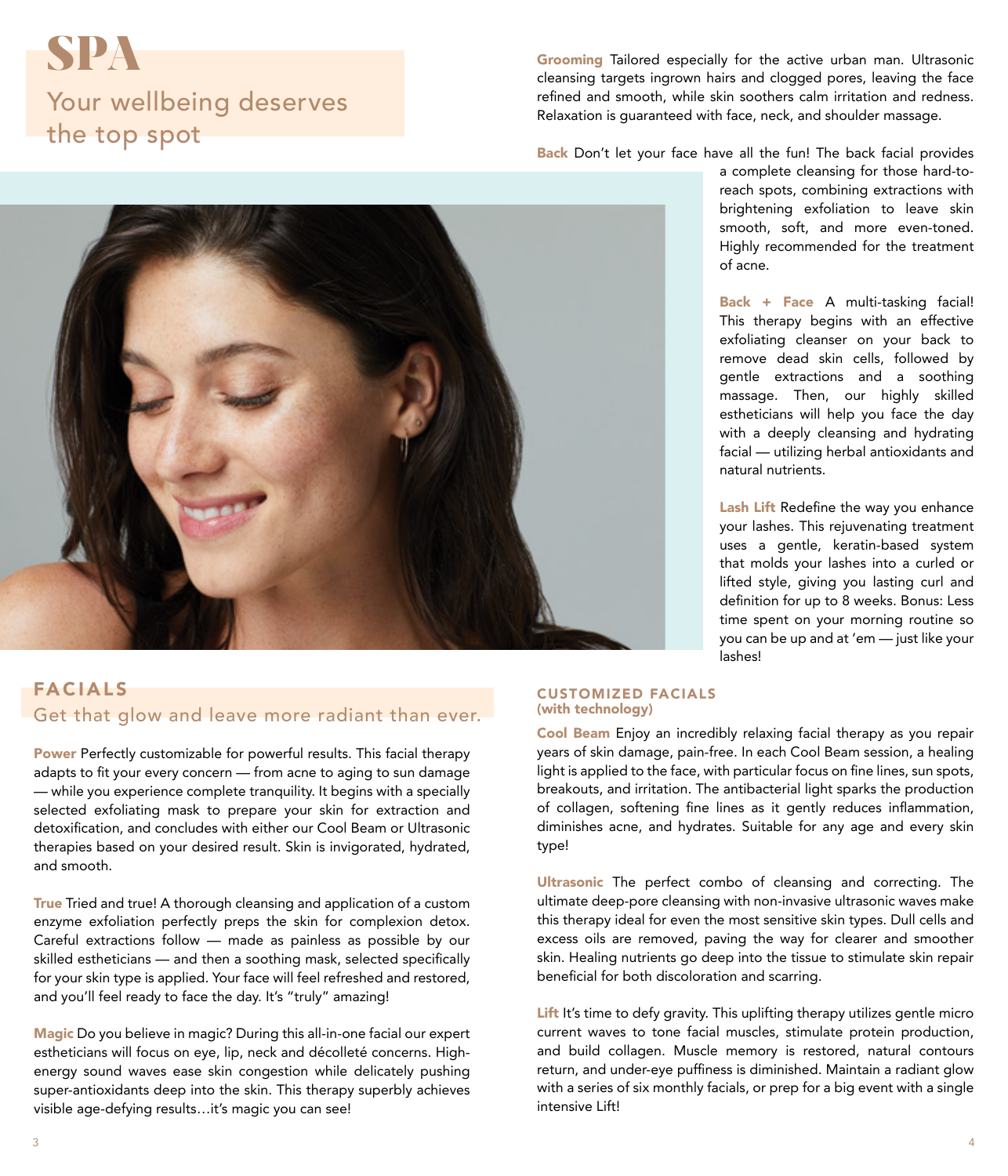#### CUSTOMIZED FACIALS (with peel)

Brighten Get a gorgeous glow going, courtesy of this fine-lineerasing, dark-spot-removing, total skin booster. The resurfacing mask infuses the face with vitamins and antioxidants, including green tea and fruit extracts. The rejuvenation of the skin is then completed with a soothing, hydrating mask of hyaluronic acid and anti-inflammatory ingredients.

Smart Peel Enliven your complexion with one of three Smart Peel options, selected just for your skin type. Technology-driven and botanically-based, these peels naturally lift dull skin while infusing nourishing, cell-stimulating botanicals below — all with little-tono discomfort or residual redness. Gentle yet thorough extractions follow peel application, as does a luxurious facial massage. Relax into glowing skin.

Z Peel Gentle yet incredibly effective, our Japanese mushroom enzyme mask dissolves away excess dead skin while stimulating blood flow and encouraging natural detoxification. Careful extractions follow, and then the application of a customized mask. Fatigued skin is given new life, and signs of age melt away.

Fusion A Swedish-based therapy combining the best-known therapeutic massage practices to provide an unparalleled hour of relaxation. Rhythmic massage movements are coupled with the use of powerful aromatherapy oils. Customize your massage with your choice of an uplifting, detoxifying, or relaxing herbal blend. *Available as a couple's massage in select locations.*

Deep Tissue Focus on those overworked muscles living well below the surface with this intensely therapeutic massage. Designed to relieve pain associated with muscle knots, heavy physical activity, and everyday stress, this therapy is deliberate and customized, targeting specific areas in need of relief. *Available as a couple's massage in*  select locations.

Sports Customize this massage to fit your active lifestyle. A pre-event massage kicks overused and stressed muscles into gear using quick, stimulating strokes and dynamic stretching. For post-event, expect a restful yet thorough massage that repairs your fatigued muscles. Whatever your needs, this massage is built to improve flexibility, help prevent injuries, and prepare your mind and body for optimal performance.



Prenatal Massaging for two? Designed specifically for women in the second and third trimesters of pregnancy, this deeply soothing therapy works to improve circulation, reduce swelling in hands and feet, and release tension in the lower back, neck, and shoulders. *(Note: Exhale does not perform*  massage in the first trimester.)

Shiatsu Finger and palm pressure, stretches, and other massage techniques come together to shiatyou into a new state of wellbeing. This ancient therapy encourages the proper flow of Qi, or life energy, which in turn improves circulation, relieves stiff muscles, and alleviates stress. Guests should wear loose fitted and expect to change positions throughout the massage.

Craniosacral Relieve your

#### MASSAGE Melt away tension and leave deeply relaxed.

Flow Love a deep tissue massage, but hate the pain? Then our signature massage is just the answer. Amazing choreographed waves of kneading open locked muscles, free energy blockages, and relieve tension. This therapy incorporates more lymphatic drainage than a traditional deep tissue, resulting in greater detoxification and an enhanced boost to the immune system. *Available as a couple's massage in select locations.*

headaches, stiff neck, and achy back pain with this unique healing body therapy. Through gentle pressure and small rhythmic pulses, this therapy will clear blockages around the spine, skull, and surrounding connective tissue to restore craniosacral rhythm. You will leave feeling alleviated, relaxed and tension-free.

Reflexology Rebalance with reflexology, an ancient healing technique. Pressure is applied to distinct reflex points on the body using specific thumb, finger, and hand techniques, with particular emphasis on the feet. The therapy releases energy and improves circulation, contributing to overall wellbeing. Reflex and relax!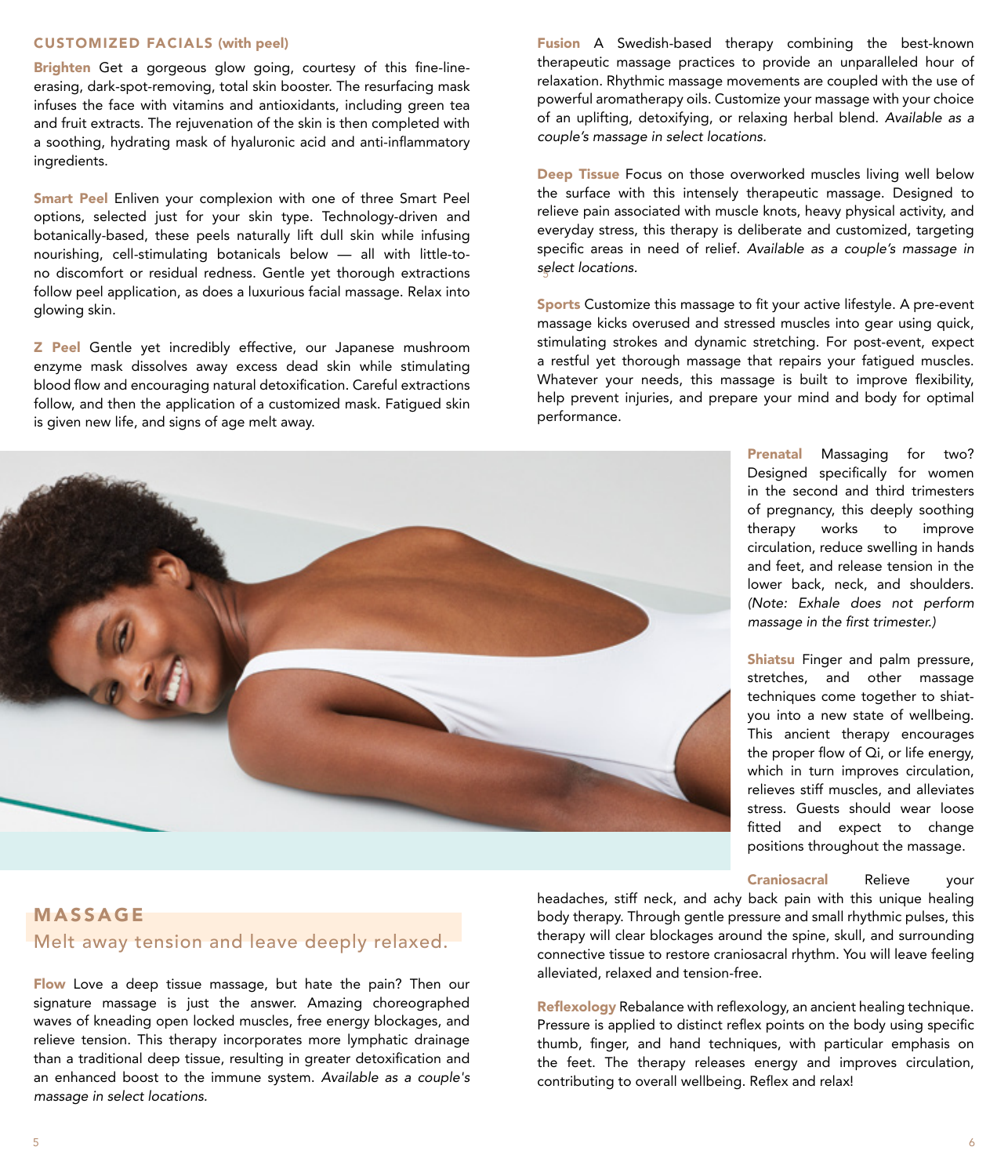#### A CUPUNCTURE + HEALING An ancient technique with real healing powers.

Acupuncture\* Needle your way to better health with acupuncture. This 5000-year old curative practice calls for the painless insertion of tiny pins into distinct points on the body. It benefits all disease, as well as emotional and spiritual imbalances. While a single acupuncture session can provide relief, results are cumulative and multiple visits are therefore recommended.

Acupuncture for Pain Relief\* There's 5000 years of power behind this pain relieving technique. Acupuncture is a time-tested tool that reduces pain and increases function, no matter what ails you. Pinpoint and effectively treat chronic or acute pain, sports injuries, sciatica, migraines, and more.

Acupuncture for Stress Reduction\* Needle little stress relief? Stress debilitates the mind and body and diminishes our ability to thrive and be well. Get to the point with Acupuncture and reduce stress, strengthen immunity, calm the spirit, and enhance your ability to prosper in a sometimes stressful world.

Acu-Organ Detox\* Acupuncture meets abdominal massage for incredibly cleansing, detoxifying results. Begin your therapy with a tailored acupuncture session targeting the digestive system, then relax with a hot oil abdominal massage. Toxins are released and organ function enhanced. You will feel lighter and energized throughout the day.

Acupuncture Massage\* Two supremely restorative practices join forces to rebalance mind and body alike. Acupuncture points are chosen based on your specific needs. Needling is followed by a relaxing massage that boosts the results of the acupuncture. This therapy offers a great option for those looking to both improve wellbeing while enjoying real relaxation.

Cupping\* Consider this needle-free therapy a reverse massage. Skin is lifted through suction, bringing blood to the surface and improving circulation. Cupping benefits the lungs, treats coughs and asthma, and combats pain in multiple areas of the body. Expect some painless discoloration on the skin.

Reiki A unique, healing therapy, Reiki restores the body to equilibrium through the transfer of beneficial energy. Treatment can be localized to the site of a specific ailment or conducted across the body. You will enjoy feelings of warmth and comfort, and may very well find yourself in a deep state of relaxation.



Acu 20/20\* New to acupuncture, or just not sure what to expect? Our skilled therapists will show you what it's all about with a welcoming and explanatory sampling, along with a personal consultation to help you discover what acupuncture can do for you! (Valid for first-time acupuncture guests only.)

*\*All acupuncturists are independently licensed practitioners with a Master's of Science Degrees in Acupuncture and Oriental Medicine and are managed by IHW.*

#### BODY SCRUBS Feel softer and smoother from head to toe.

Glow Body Scrub Polish your skin like never before with Exhale's signature body scrub therapy! Dry brushing and body scrubbing techniques are used in tandem to exfoliate and improve the skin while detoxifying the body and increasing circulation. A rich application of antioxidant moisturizer follows. It's the perfect prep for a new season (or just a new day).

Glow Body Scrub + Massage This best of both worlds therapy will leave your body and mind glowing. The detoxification and exfoliation of our signature Glow Body Scrub is combined with the healing and de-stressing powers of massage for glow-it and show-it results.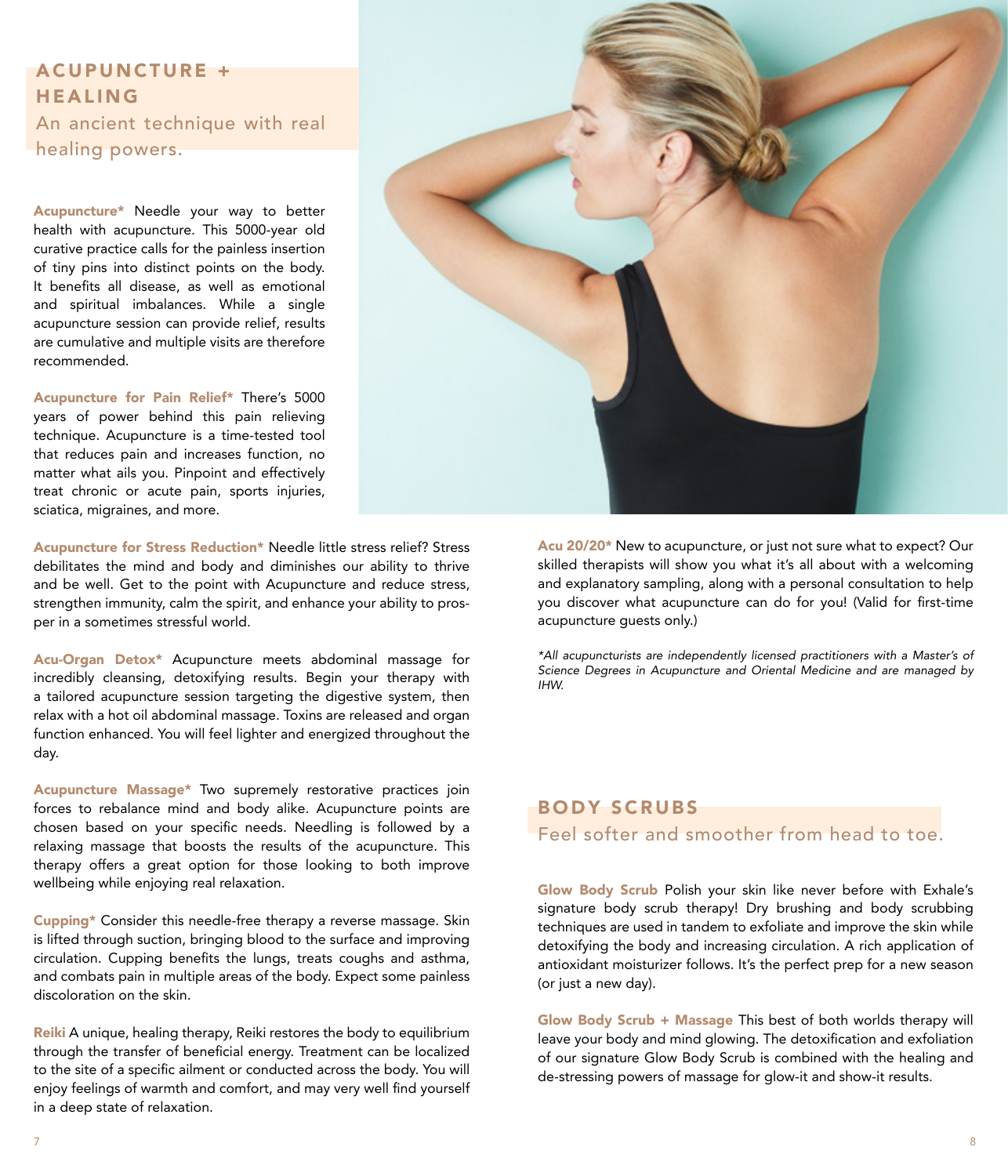#### NAILS Mind-body satisfaction includes your fingers — and toes.

Pure Manicure Add a touch of glam to hands with a full-palm pampering. Cuticles are soaked and softened, then gently buffed. Hands are massaged with ginger-infused lotion, then treated to an application of the perfect shade of polish. Select from your choice of organic or traditional polish.

Pure Pedicure A treat for the feet! An organic lavender scrub exfoliation is followed by a moisturizing ginger mask and hot towel wrap. All natural callus remover and organic heel balm gently smooth and seal skin, and toes are topped off with your choice of organic or traditional polish.

Gel Add On Protect and perfect! This uniquely long-lasting nail therapy combines the latest technology in nail color and LED lights to offer an instantly dry, always flawless finish. The gel actually provides a protective layer to the nail, encouraging growth while minimizing breakage. Add this option to your manicure or pedicure to enjoy longer, stronger, shinier nails every day!

Luxe Spa Manicure Needless to say you'll have noticeable nails. This cuticle cure includes an Eco-fin mask — an all-natural, petroleumfree alternative to paraffin to give your hands that super-soft, oh-so touchable feel. Select your shade of organic or traditional polish to give your fingers the final touch.

Luxe Spa Pedicure Soft and smooth feet that can't be beat! This indulgent foot therapy includes a rich blend of palm, soy, jojoba, and organic coconut oils with Shea butter to moisturize your skin and cure calluses. Hot stone massage will leave your feet feeling fabulous before you pick your polish.

Sports Pedicure A treat for active feet. A therapeutic Epsom salt bath alleviates aches and pains before fitness related foot troubles are addressed with exfoliation, toenail trimming and reflexology. It's the perfect pedicure to leave your feet looking and feeling as healthy as you do.

#### WAXING

#### Your exit strategy for unwanted hairs.

Exhale therapists are experts in hair removal, conducting waxings efficiently and as painlessly as possible within the soothing and relaxing spa setting. Lash and brow tinting are also offered at select locations, affording the perfect complement to the perfect wax.



#### Available waxings include:

- Brows
- Lip
- Chin
- Leg (lower, upper, or full)
- Underarm
- Arm
- Back
- Bikini
- Brazilian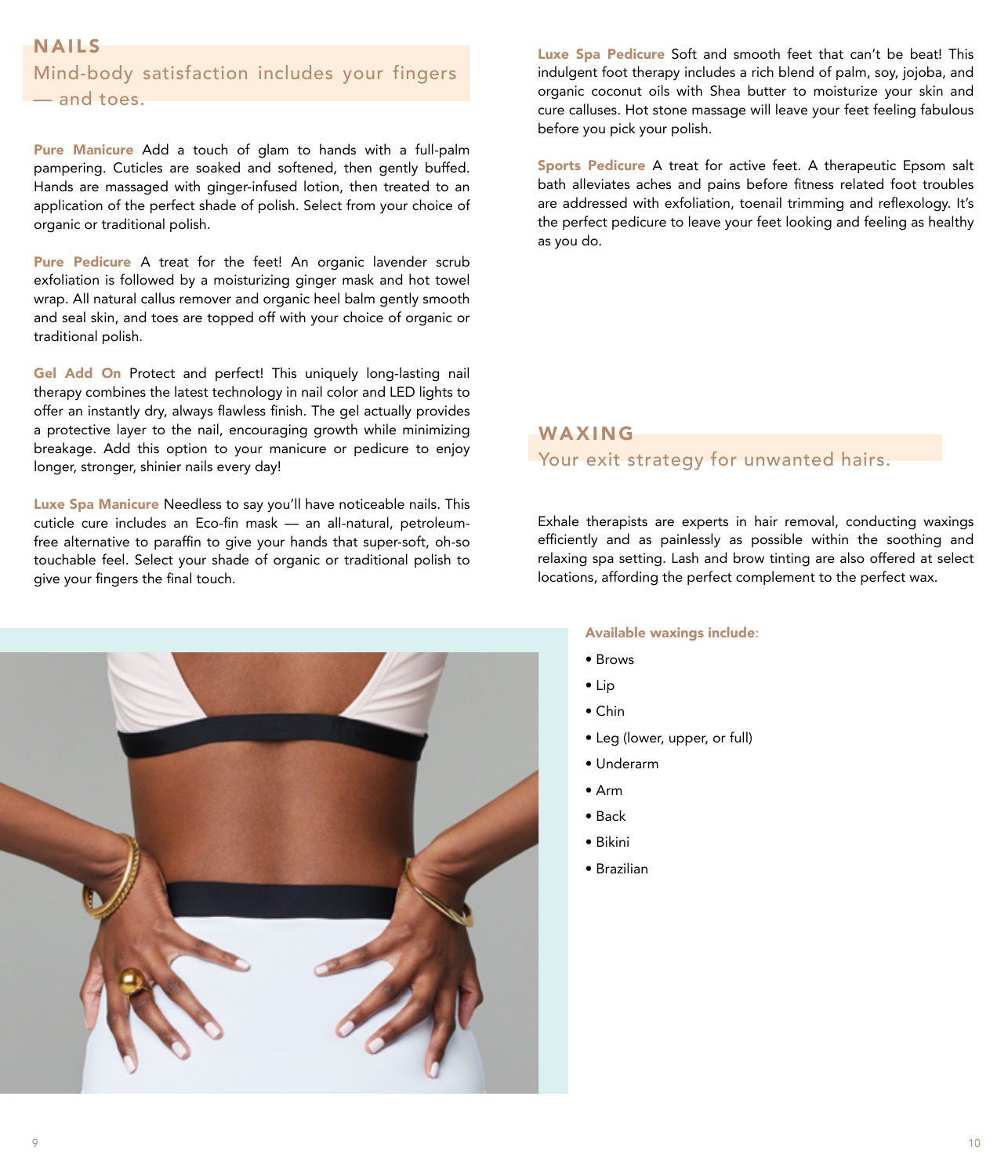



#### BARRE Leaving you toned, lengthened, and standing taller.

Barre This is what we're famous for. Our barre class combines our signature approach of sustained holds and micromovements with decades of innovation and the latest movement science – straight from the experts. Leave no muscle untouched in this effective total body workout that will tone your muscles and make you shake. (Trust us – it burns so good.) Stand taller. Leave stronger. (Socks required)

Barre+Cardio Break a sweat, pulse deeper, and burn more - all in one intense, efficient, barre-meets-cardio hour. Spend half the class on your mat with hand weights as you move through rapid cardio intervals. Then hit the barre for muscle-defining micro-moves. You'll end the hour feeling accomplished and ready to take on anything.

#### CARDIO

Burn calories, rev your metabolism, and get the results you crave.

Cardio Blast We've redefined Cardio training. This 45-minute, nonstop workout will keep your mind engaged — and give you real results. It's toning and endurance using the ultimate combination: cardio intervals to break a sweat. Kick-boxing moves to tone and strengthen. Bonus: the playlist is insanely motivating. You'll leave with an endorphin-high, a healthier body, and a new favorite song. (Sneakers required.)

HIIT Get ready. This is high-intensity interval training - the revolutionary and famously effective training method to advance your metabolism, heighten your energy, and keep you burning calories all day long. Amplify your fitness using props like TRX, weights, and cutting-edge Step360 technology designed to improve your body's balance and stability. Go all-out with high-intensity intervals, then mix in mindful moments of active recovery. Pace yourself, breathe, and tune everything else out. Embrace the challenge and leave changed. (Sneakers required.)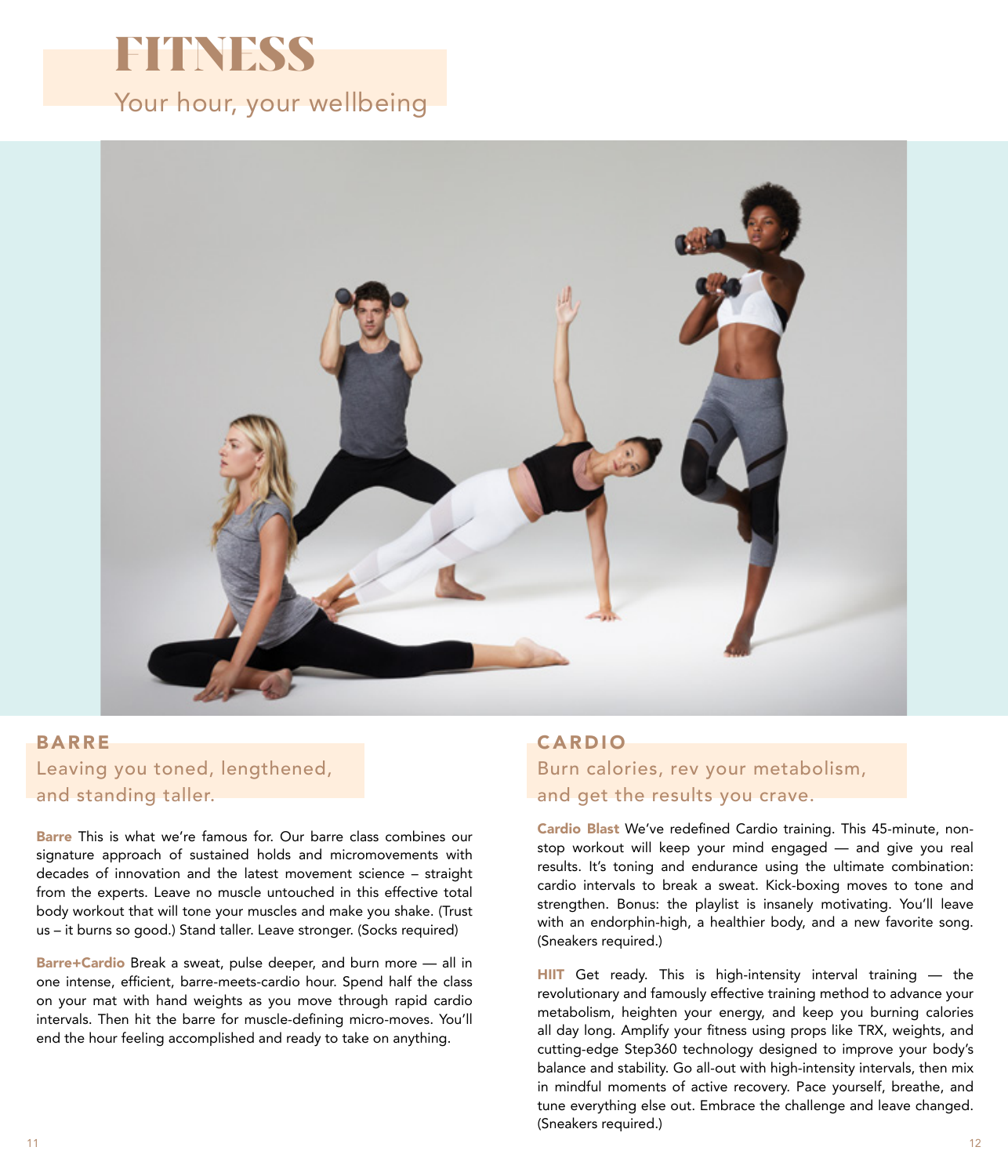

### PRIVATE TRAINING

#### Private Barre, Yoga, + strength training

Ready to push yourself to the next level? See amazing results with Exhale's Private Training program. You'll work one-on-one with experienced Exhale teachers and personal trainers to combine strength training and cardio with yoga and core moves to completely change your body. Get ready for visible, body-changing results as you progress and increase your fitness level and overall wellbeing.

HIIT 30 Don't hold back. This exhilarating, high-intensity interval training class is just 30 minutes of non-stop movement. For maximum efficiency, it's all done in one place: on your mat. Fire it up with highintensity intervals using weights, core balls, and your own body weight. Tone and strengthen as you sweat with scalable, full-body exercises proven to bring your fitness to a maximum. Get lost in the moment and come out stronger. (Sneakers required)

Cycling A cut above your average indoor cycling workout. Push past your limits. Conquer hills, jumps and sprints. Lose yourself in the rhythm of our expertly curated playlists. Breathe, sweat, and experience a breakthrough — all on a bike. It's a fun, sweaty ride, focused on rhythm so you forget how hard you're working! The end result? An endorphinfilled high for the rest of the day.

#### YOGA

Calming poses. Strengthening flows. A journey on your mat.

Flow Yoga Mindful movement. Athletic, inspiring flows. Deep breaths. Because of the smooth way the poses run together, and the focus on alignment, this is our most popular yoga class. Flow to the latest beats through poses that leave you a little stronger, a little sweatier, and a lot more relaxed than when you came in.

Power Yoga Strike a Power pose. This is flowing, athletic yoga — with a dash of energy and personal discovery. Build strength and tone your whole body as you move to upbeat tracks. Along with a few deep breaths, you're in for a sweat-inducing, mood-boosting hour. You'll leave feeling powerful, strong, and ready for anything.

Chill Yoga This is the class you never knew you needed. Picture a dark room, a blanket, bolster, and mat — and the most relaxing hour of your day. Through long-held, restorative poses, you'll relieve hardworked muscles, take a break from the daily hustle, and enjoy an hour to simply "chill". Your mind — and your body — will thank you.

## WELLBEING PROGRAMS Transformational packages and journeys

The Exhale Experience Package Make it a spa day with this headto-toe package that includes a 60-minute Fusion Massage, 60-minute True Facial, Pure Manicure, and Pure Pedicure.

The Exhale Essentials Package Relax and get glowing with our two most popular therapies; a 60-minute Fusion Massage and 60-minute True Facial.

Bridal Boot Camp Get ready to walk down the aisle in the best shape of your life! Choose from exhale's 6- and 12-week programs, both of which include a series of classes, facials, weekly check-ins, and more. We'll leave you toned, tightened, cleansed — and ready for your big day!

Workshops, Teacher Trainings + Retreats Embrace a new challenge with Exhale workshops, teacher training programs, and retreats. Each offers a deeper dive into elements of the Exhale programming through intimate sessions with top teachers. Whether you choose to commit an hour or multiple weeks to enhancing your Exhale experience you will emerge transformed and energized.

Groups At Exhale we provide everything needed to create the perfect event. Whether you're planning a corporate outing, preparing for the "big day", or simply hosting a spa party for friends, there's no better place to gather a group for relaxation, rejuvenation, and fun.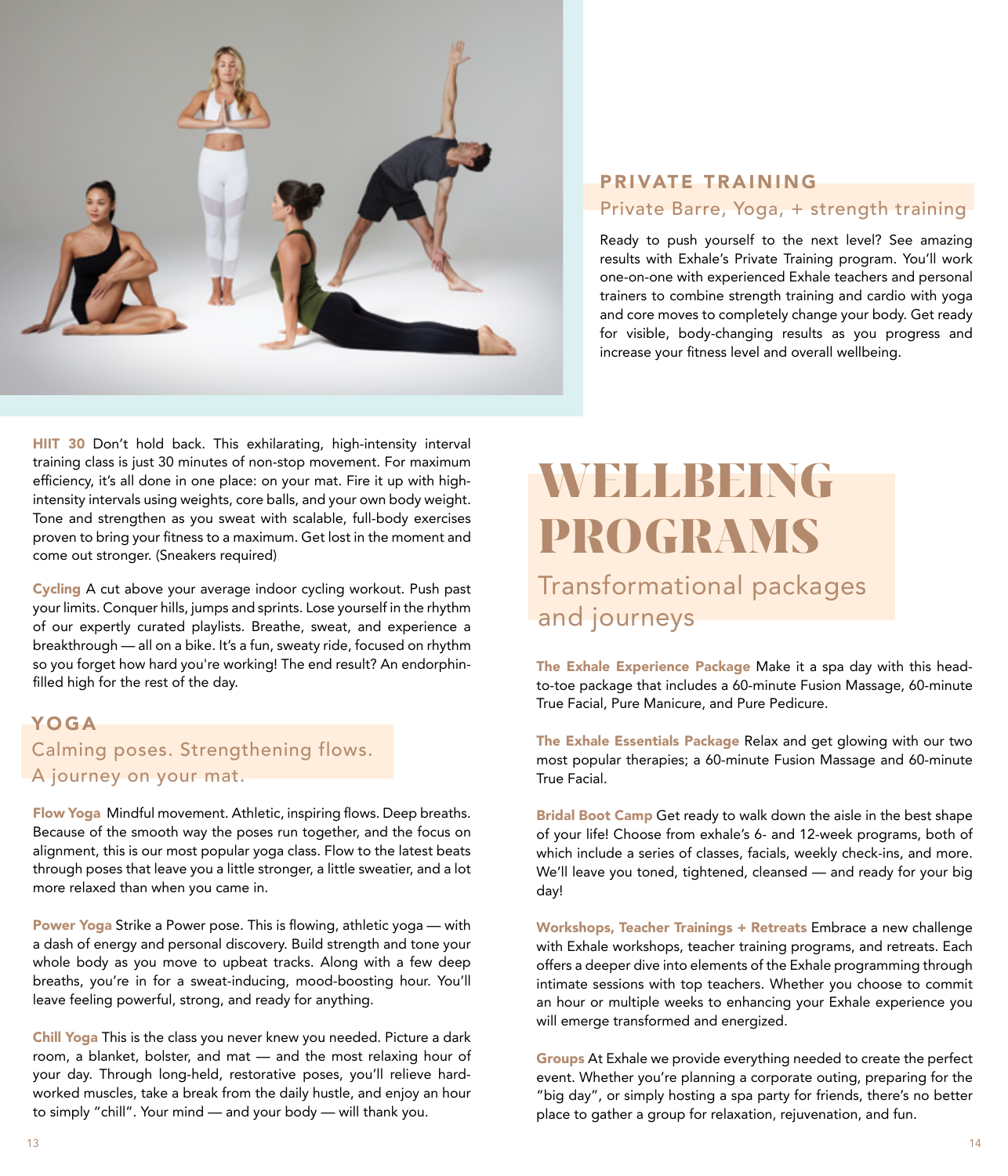## POLICIES

Appointments Appointments are recommended for spa therapies and fitness classes and can be made online, through our app or by phone. We will do our best to accommodate walk-ins. To secure your appointment, a credit card number is required at the time of your booking. For spa therapies, please arrive at least 15 minutes prior to your appointment to take a shower, relax, enjoy a complimentary cup of tea and calm your soul. For the safety of all guests attending Exhale fitness classes, late entrants will not be permitted ten minutes after the start of class.

Attire Robes and slippers are provided for your spa therapy. Undergarments are optional during the therapies. For Barre classes, socks are required. Sneakers are required for Cardio Blast, HIIT, and HIIT 30. We recommend yoga or loose-fitting clothing for Reiki and Craniosacral therapies.

Cancellations We require that you notify us of cancellations four hours prior to your class or spa appointment. Twenty-four hours is required for personal training sessions, nutrition counseling sessions, and workshops. Forty-eight hours is required for group events. Teacher trainings require seven days cancellation notice. Late cancellations or no-shows will be billed to your credit card on file.

Changing Areas Exhale offer fully-appointed changing rooms for your convenience. As we cannot be responsible for lost or stolen items, please avoid bringing in valuables.

Gift Cards Exhale gift cards are available in dollar amounts both online or at any Exhale location. Please inquire at the front desk for guidance in selecting the ideal gift. E-gift cards are also available online.

Group Events Exhale is well-versed at accommodating groups of all sizes and assisting you with unique wellbeing solutions for your event. Please inquire with our Manager of Guest Experience to see how we can customize your gathering.

Payment Exhale accepts cash, Visa, Mastercard, American Express, and Discover. State sales tax will be charged where applicable. Prices listed are subject to change without notice. Tipping is left to the discretion of our guests. For your convenience, envelopes are provided at the reception desk. A 20% gratuity is automatically added for spa services in all our Miami locations.

Series Expiration Spa series six-packs expire one year from date of purchase. A single fitness class expires one month from date of purchase, five-packs expire two months from date of purchase, tenpacks expire four months from date of purchase, and twenty-packs expire eight months from date of purchase.

Service + Class Requirements The minimum age to experience Exhale's service offerings are: 13 years old for classes; 16 years old for facials, waxing + nail services; 18 years old for massage, acupuncture and healing modalities. Any child who is under the minimum age requirement can experience exhale at the discretion of the Spa Director if his or her parent or guardian is present in the room. Massage therapies are not recommended if you are in your first trimester of pregnancy, and due to the risks involved, we are unable to perform these services.